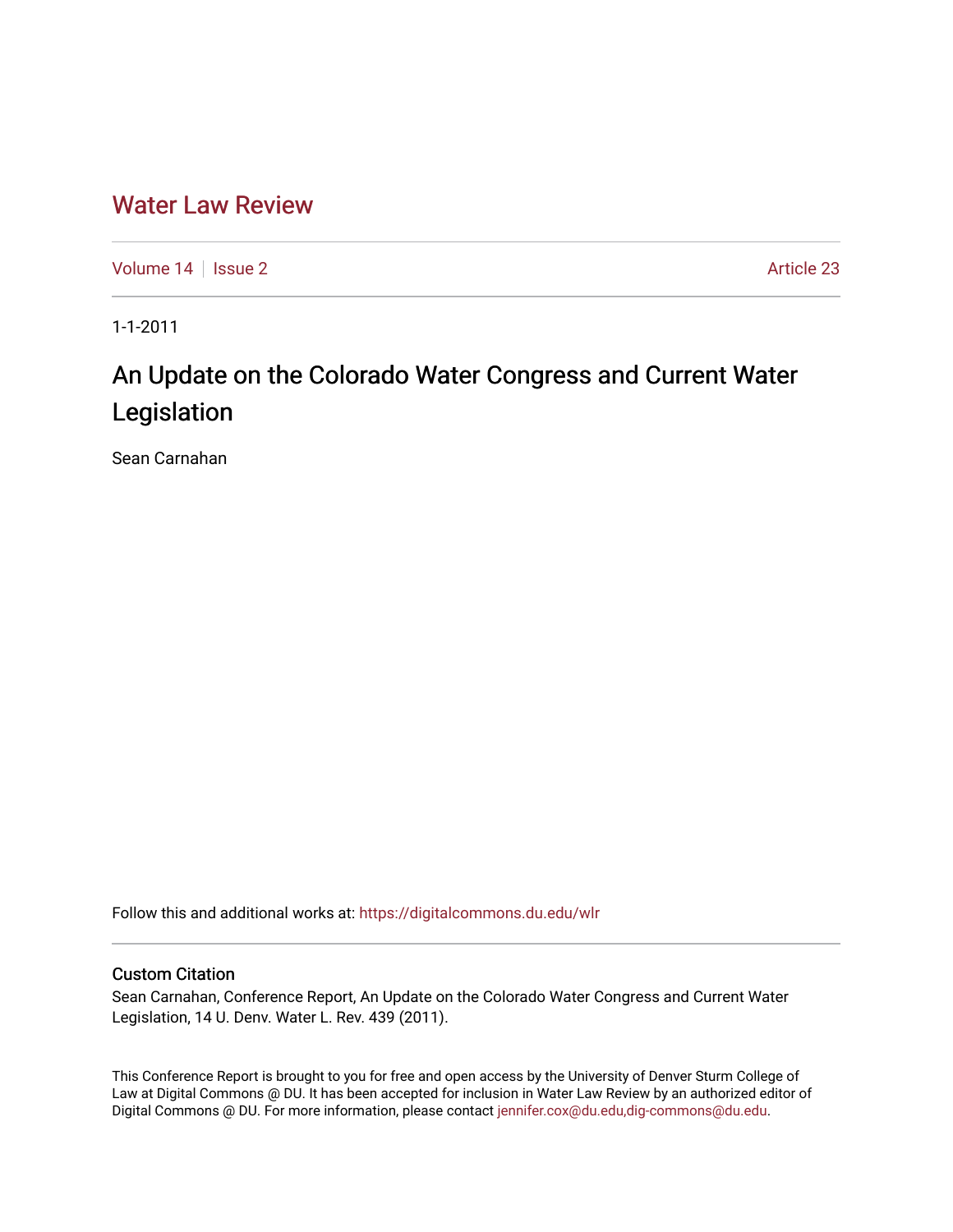water use may affect an existing client, the lawyer must engage in a fact-specific inquiry. This inquiry must consider all circumstances: connections on the stream, what the potential client is retaining the lawyer's services for, and what impact such actions might have on current clients. After doing so, if the lawyer feels that he or she cannot provide diligent representation with informed consent, or that taking on potential Client B will be directly adverse to Current Client **A,** the lawyer must decline representation.

*Chelsea L. Huffman*

### **AN UPDATE ON** THE COLORADO WATER **CONGRESS AND** CURRENT WATER **LEGISLATION**

Doug Kemper, the executive director, former president, and twenty-one year member of the Colorado Water Congress (CWC), concluded the symposium with his presentation. Mr. Kemper concluded the symposium with his presentation. provided a brief historical introduction of the CWC followed **by** an overview of its inter-workings. Mr. Kemper explained that the CWC represents water interests in the state and has existed for fifty-three years. It was originally created **by** Democratic Governor of Colorado, Stephen McNichols, and Republican Attorney General of Colorado, Duke Dunbar. The goal was to facilitate statewide representation of water interests. The CWC's **350** members consist of representatives from law firms, engineering firms, and environmental interest groups.<br>The members meet twice a year for a conference. The largest The members meet twice a year for a conference. conference is in January, which took place in Australia this year. The other conference meets. in August. This year, it was in Steamboat Springs. The CWC has a bicameral legislature of one-hundred members with sixty-five in the house and thirty-five in the senate. Members of the CWC form committees. The House Agricultural Committee or the Senate Agricultural Committee typically hears water related legislation. The most active committee is the State Affairs Committee (SAC), which has 190 members. During legislative Committee (SAC), which has 190 members. sessions, the **SAC** meets Monday mornings at eight o'clock in the morning to review, introduce, and take positions on legislation. There are more than five legislators and between seventy and eighty attorneys at the Monday meetings. The **SAC** takes positions on about twenty bills and tracks about forty bills annually. Thirty to forty bills typically make adjustments to Colorado water law each year. In the last thirty years, almost no bill the **SAC** opposed was signed into law, and about eighty-five percent of the bills it supports are signed into law.

After an overview of the CWC's infrastructure, Mr. Kemper discussed some current legislation while guiding the audience through the Colorado Water Courts website and demonstrating the site's features. The website provides complete access to all information without a login or fee. Users can track and read current legislation as well as listen to audio recordings of discussions of the bills. One